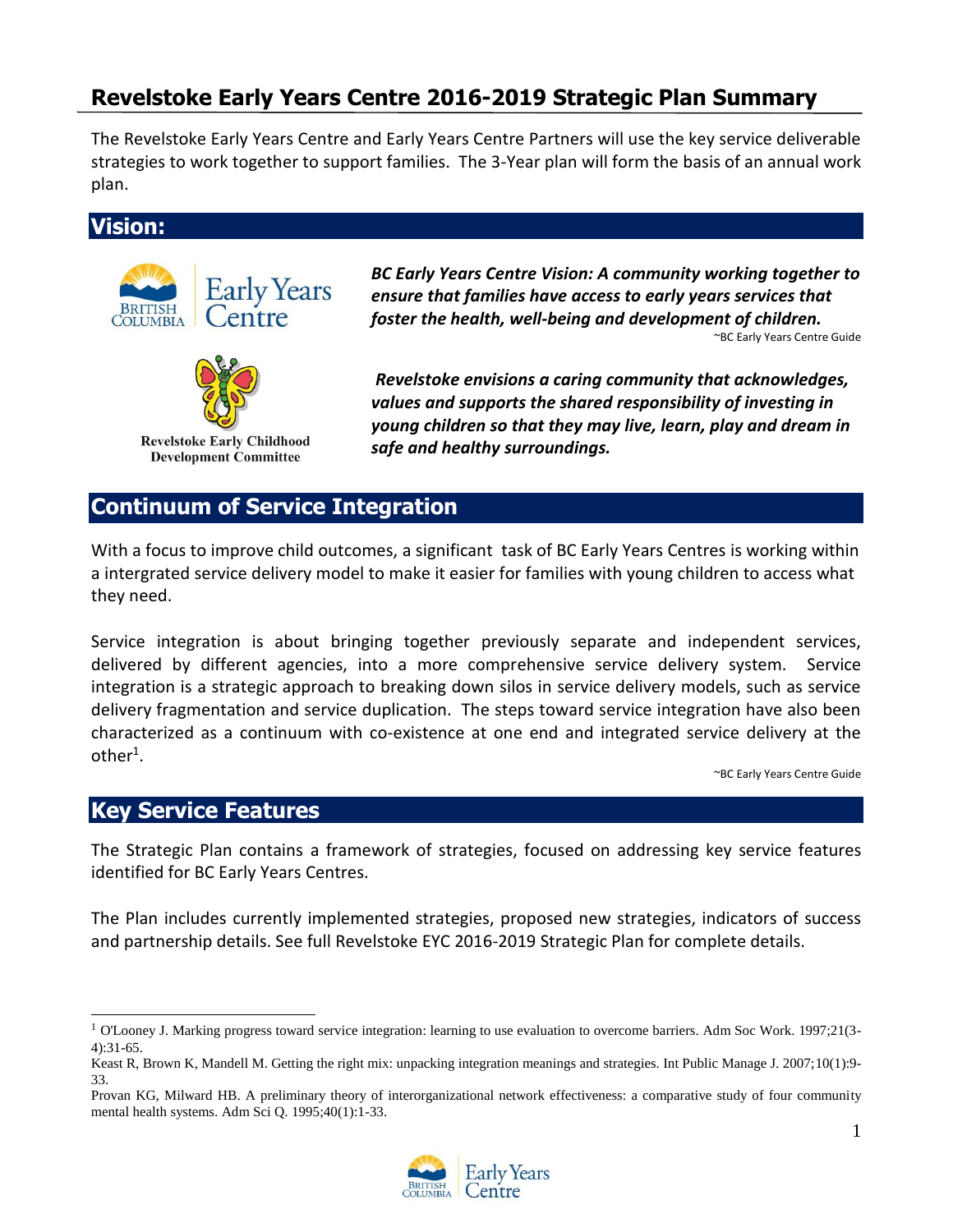| <b>Parenting Support Programs:</b>                                                                                                                                          |                                                                                                                                                                                                                                                                                                                                                                                                                                                                                                         |
|-----------------------------------------------------------------------------------------------------------------------------------------------------------------------------|---------------------------------------------------------------------------------------------------------------------------------------------------------------------------------------------------------------------------------------------------------------------------------------------------------------------------------------------------------------------------------------------------------------------------------------------------------------------------------------------------------|
| Goal:                                                                                                                                                                       | <b>Strategies</b>                                                                                                                                                                                                                                                                                                                                                                                                                                                                                       |
| To increase the ability<br>of parents and<br>caregivers to meet the<br>developmental needs<br>of their young children<br>through education,<br>information and<br>supports. | Parent information sessions hosted within programs and workshops on various<br>topics including parenting, health, language and literacy development. Guest<br>speakers (ie. Public Health, SLP, IDP) attend drop in programs to provide<br>information.<br>Early Years information is provided at events (ie. Clothing and Toy Exchange, Ready<br>Set Learn). Depending on the event, information will be provided through a<br>display, and early years information fair or an EYC information booth. |
|                                                                                                                                                                             | Timing or overlap concerns are addressed by bringing conflicting early years<br>organizations together to review the issue and consider options.                                                                                                                                                                                                                                                                                                                                                        |
|                                                                                                                                                                             | Early Years organizations will work together to identify when parent group timing<br>overlaps and has become a barrier to access. The process will include bringing<br>timing concerns to the EYC Coordinator.                                                                                                                                                                                                                                                                                          |
|                                                                                                                                                                             | EYC co-location with parent support programs, StrongStart and Leap Land -<br>enhance hours to increase access (afternoon option, community partnerships to<br>increase hours)                                                                                                                                                                                                                                                                                                                           |
|                                                                                                                                                                             | Offer enhanced programming (including "off hour" - afternoon, evening, Saturday<br>options. And neighbourhood based locations)                                                                                                                                                                                                                                                                                                                                                                          |
|                                                                                                                                                                             | Increase efforts to promote enhanced programming to ensure that "target"<br>audiences (ie. Fathers, working parents) know about them.                                                                                                                                                                                                                                                                                                                                                                   |
|                                                                                                                                                                             | Professional development opportunities sought for early years service providers<br>to increase knowledge about current research and practice.                                                                                                                                                                                                                                                                                                                                                           |
|                                                                                                                                                                             | Partners will collaborate regarding key topics and budgets for professional<br>development.                                                                                                                                                                                                                                                                                                                                                                                                             |
|                                                                                                                                                                             | Annually host a parenting education series or parenting workshops.                                                                                                                                                                                                                                                                                                                                                                                                                                      |
|                                                                                                                                                                             | Develop a list of best resources (print and links) and make available on two<br>webpages - one for parents and one for service providers.                                                                                                                                                                                                                                                                                                                                                               |
|                                                                                                                                                                             | Develop continuity in the loanable parenting resources available at multiple sites.                                                                                                                                                                                                                                                                                                                                                                                                                     |
|                                                                                                                                                                             | Host a single parent support group.                                                                                                                                                                                                                                                                                                                                                                                                                                                                     |

| <b>Access to early intervention:</b>                                              |                                                                                                                                                                                                                                                                                                          |
|-----------------------------------------------------------------------------------|----------------------------------------------------------------------------------------------------------------------------------------------------------------------------------------------------------------------------------------------------------------------------------------------------------|
| Goal:                                                                             | <b>Strategies</b>                                                                                                                                                                                                                                                                                        |
| Provide access to early<br>intervention<br>information, referrals<br>and services | Early Years Team and "Every Door is the Right Door" strategy supported by<br>information sharing and the Early Years Information Office. Team members will be<br>supported to learn about early intervention services and how to refer.                                                                  |
|                                                                                   | Develop information services (brochures, posters, web pages and social media<br>posts) to identify early interventionists, what they do and that parents can self-<br>refer.                                                                                                                             |
|                                                                                   | Photo introductions of early interventionists at EYC, and a poster developed for<br>partner sites and online                                                                                                                                                                                             |
|                                                                                   | Create a visual document to explain how to access supports/ self refer                                                                                                                                                                                                                                   |
|                                                                                   | Provide all early years service providers with opportunities to network and learn<br>about early intervention programs and early intervention referrals through Early<br>Years Team Forums. (this is a strategy to support both early intervention and<br>general referrals to all early years services) |
|                                                                                   | Continue to organize forums specifically for networking.                                                                                                                                                                                                                                                 |

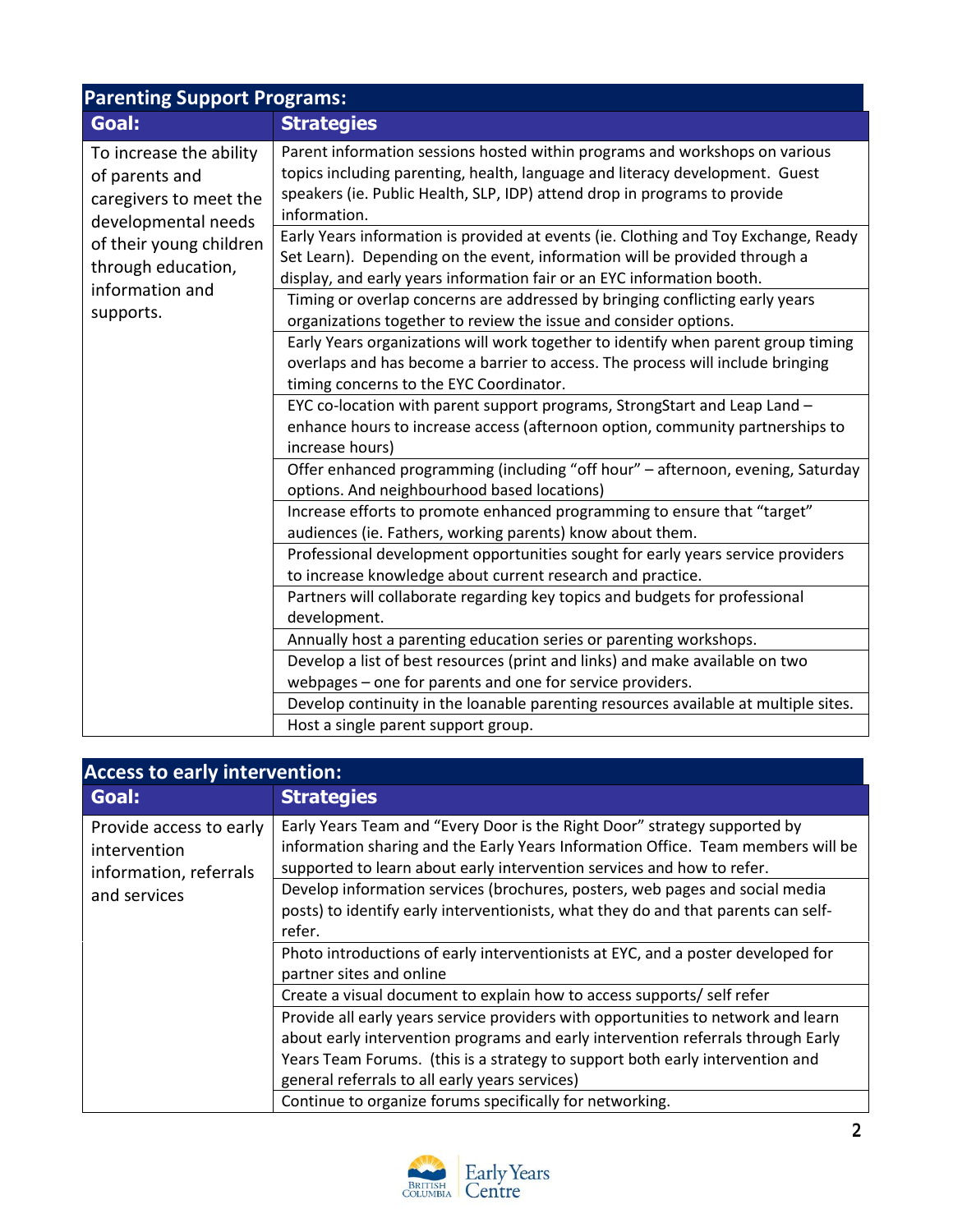| Goal: | <b>Strategies</b>                                                                                                                                                                                                                                                                                                                                                                                    |
|-------|------------------------------------------------------------------------------------------------------------------------------------------------------------------------------------------------------------------------------------------------------------------------------------------------------------------------------------------------------------------------------------------------------|
|       | Ages and Stages Questionnaire (ASQ) Universal Offer Initiative - all families with a<br>child turning 18 months and 36 months to be offered an ASQ. (Offers at additional<br>ages are also made)                                                                                                                                                                                                     |
|       | Free training in use of the Ages and Stages Questionnaire tool to support the<br>ongoing ASQ Initiative                                                                                                                                                                                                                                                                                              |
|       | Ages and Stages Clinic co-located at Early Years Centre and staffed by early<br>interventionists (This strategy also supports health promotion and prevention by<br>focusing on providing detailed information about child development)                                                                                                                                                              |
|       | Learn more about the Toddler Development Instrument - determine how it will fit<br>with current ASQ Universal offer and ASQ Clinic                                                                                                                                                                                                                                                                   |
|       | Add ASQ-SE as a screening option for the ASQ Clinic                                                                                                                                                                                                                                                                                                                                                  |
|       | Infant Development Program, Supported Child Development Program(and access                                                                                                                                                                                                                                                                                                                           |
|       | to early intervention therapies Occupational Therapy, Physical Therapy) co-located<br>at Community Connections (Revelstoke) Society                                                                                                                                                                                                                                                                  |
|       | Promote IDP and SCDP (including access to OT and PT) through the EYC Partner<br>network. The EYC Steering Committee will identify opportunities to provide<br>information about early intervention services broadly.                                                                                                                                                                                 |
|       | Co-location of Speech-Language Services, Public Health programming, Early Years<br>Information Office, CCRR, Child Care Society offices with programming including<br>Leap Land, Early Learning Resource Library, Kindergarten classes, family literacy<br>programming (including Parent-Child Mother Goose), child care and StrongStart<br>program promote referrals and links to support services. |
|       | Explore Occupational Therapy and Physical Therapy approaches in communities of<br>comparable size.                                                                                                                                                                                                                                                                                                   |
|       | If appropriate, convene an ad hoc committee to consider strategies to support<br>access to OT/PT.                                                                                                                                                                                                                                                                                                    |
|       | Provide detailed information about OT/PT services to the EYC Team.                                                                                                                                                                                                                                                                                                                                   |
|       | Support early intervention therapy access to all community programs. Early                                                                                                                                                                                                                                                                                                                           |
|       | interventionists will work with community programs to provide information for<br>families/staff as well as provide follow up to children attending programs.                                                                                                                                                                                                                                         |

| <b>Source of Child Care Information:</b> |                                                                             |
|------------------------------------------|-----------------------------------------------------------------------------|
| Goal:                                    | <b>Strategies</b>                                                           |
| Provide information                      | EYC co-location with Child Care Resource and Referral (CCRR)                |
| on child care                            | Link Revelstoke Child Care Society website to Early Years Website and       |
| programs available in                    | promote through social media.                                               |
| Revelstoke.                              | Highlight child care subsidy information and detail contact information to  |
|                                          | find supports (CCRR).                                                       |
|                                          | Provide current information on how to access child care and links to the    |
|                                          | CCRR in the Young Children's Directory, Young Children's Calendar and the   |
|                                          | Revelstoke Early Years Centre website.                                      |
|                                          | Increase use of social media and other promotions to help families find the |
|                                          | child care information they need.                                           |
|                                          | Articulate the roles of EYC and CCRR on websites and in promotions.         |

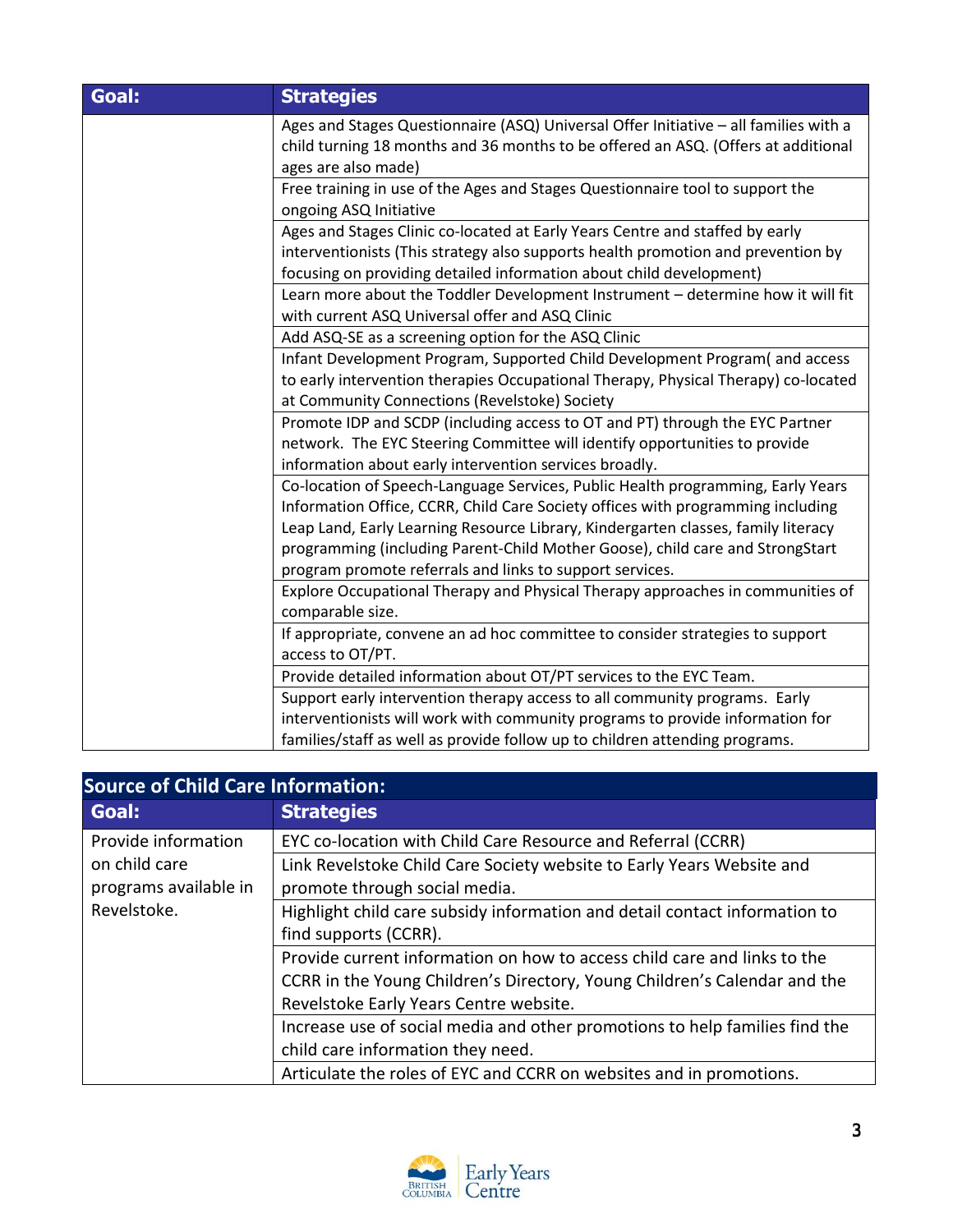| Goal: | <b>Strategies</b>                                                              |
|-------|--------------------------------------------------------------------------------|
|       | Co-location with licensed child care facilities (including infant-toddler, 3-5 |
|       | year old care, preschool and afterschool care).                                |
|       | Bulletin board display of Family Child Care, Multi Age Care and Registered     |
|       | License Not Required child care at the Early Years Centre to increase          |
|       | knowledge of child care options                                                |
|       | Advocate for staff development and education to support ongoing needs for      |
|       | qualified, credentialed child care and early learning staff                    |
|       | Continue local Family Child Care Training free of charge through the CCRR.     |
|       | Annually, 4 social media posts will raise awareness and provide links to       |
|       | information on becoming a child care provider                                  |

| <b>Health Promotion/prevention:</b>                                                      |                                                                                                                                                                                                                                                                                    |
|------------------------------------------------------------------------------------------|------------------------------------------------------------------------------------------------------------------------------------------------------------------------------------------------------------------------------------------------------------------------------------|
| Goal:                                                                                    | <b>Strategies</b>                                                                                                                                                                                                                                                                  |
| Provide health<br>promotion, awareness<br>and prevention<br>information and<br>services. | Co-location with public health programming (ie. weekly Grow with Me)                                                                                                                                                                                                               |
|                                                                                          | Public Health information board provided in the main hallway of the Early Years<br>Centre.                                                                                                                                                                                         |
|                                                                                          | Health (including mental health) information provided in the Prenatal Directory,<br>Young Children's Directory and the Early Childhood Development/ Early Years Centre<br>website                                                                                                  |
|                                                                                          | Current, evidence based information on healthy early childhood development and<br>best practice is provided to all early years service providers via email and sharing at<br>Early Childhood Development Committee, EYC Steering Committee and Early years<br>Team gatherings.     |
|                                                                                          | Co-location of Leap Land Indoor Playspace - a facilitator is onsite during drop in<br>hours to discuss gross motor development and to provide information about physical<br>literacy and nutrition.                                                                                |
|                                                                                          | Displays of physical literacy and healthy development located in Leap Land and<br>StrongStart                                                                                                                                                                                      |
|                                                                                          | Increase service provider awareness about the Prenatal Registry and incorporate the<br>registry into early years practice. Prenatal Registry information will be highlighted in<br>early years social media posts and at EYC Team forums.                                          |
|                                                                                          | Increase expecting parents' awareness of the Prenatal Registry. Information will be<br>highlighted in early years social media posts                                                                                                                                               |
|                                                                                          | Enhance breastfeeding supports:<br>• Provide information about supports and resources                                                                                                                                                                                              |
|                                                                                          | • Inform about community breastfeeding spaces<br>• Use information services to communicate norms                                                                                                                                                                                   |
|                                                                                          | • Collaborate to offer and event/information connected to Breastfeeding Day in<br>October.                                                                                                                                                                                         |
|                                                                                          | Increase knowledge and resources to support social emotional development:<br>Identify good resources<br>٠<br>Provide workshop or training event<br>$\bullet$<br>Provide Early Years Team event to identify best practices to support social<br>$\bullet$<br>emotional development. |

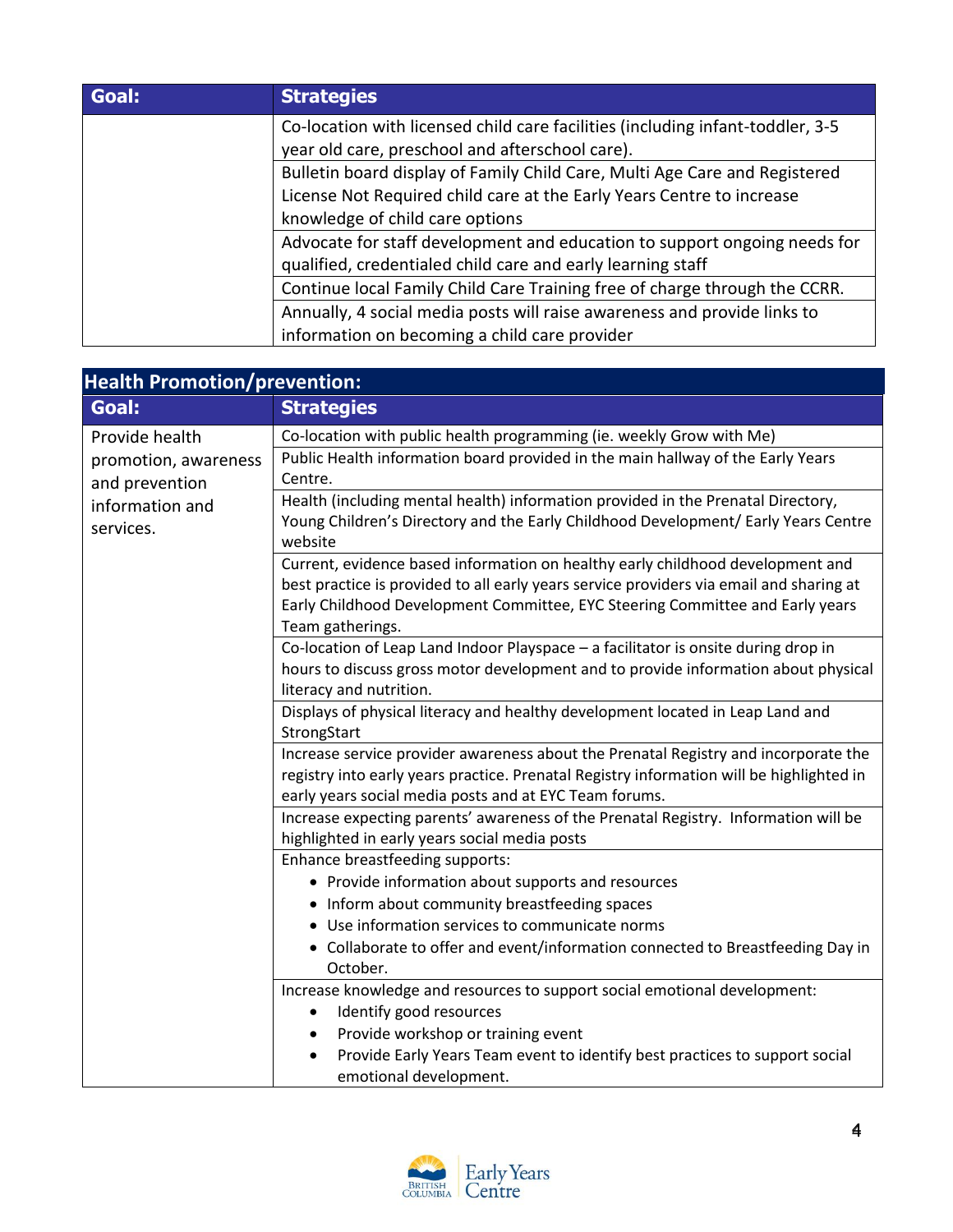| Goal: | <b>Strategies</b>                                                             |
|-------|-------------------------------------------------------------------------------|
|       | Update current local prenatal resources in consultation with Medical Advisory |
|       | Committee                                                                     |

| <b>Kindergarten Transition:</b>                                                 |                                                                                                                                                             |
|---------------------------------------------------------------------------------|-------------------------------------------------------------------------------------------------------------------------------------------------------------|
| Goal:                                                                           | <b>Strategies</b>                                                                                                                                           |
| Provide information,                                                            | Families will be provided with information on local Kindergarten registration                                                                               |
| education and support                                                           | processes through early years programs, websites and social media posts.                                                                                    |
| for young children and<br>their family as they<br>transition to<br>Kindergarten | Support transition to kindergarten by providing families with information about after<br>school child care resources (CCRR)                                 |
|                                                                                 | Kindergarten orientation will include information on development and separation<br>anxiety                                                                  |
|                                                                                 | Information regarding separation anxiety will be distributed to families with children<br>under 6.                                                          |
|                                                                                 | Early Years Partners provide parent supports within current programming to address<br>questions regarding "Kindergarten readiness" and expectations         |
|                                                                                 | Provide parent information event or workshop on current information about<br>Kindergarten "readiness" and expectations.                                     |
|                                                                                 | Develop an early years information campaign regarding preparing for Kindergarten<br>(considering overall development and highlighting non-academic areas of |
|                                                                                 | development).                                                                                                                                               |
|                                                                                 | Add a preparing for Kindergarten page to the Early Years website.                                                                                           |
|                                                                                 | Identify Kindergarten teachers as early learning professionals in all information                                                                           |
|                                                                                 | services to highlight the link between the early years and school entry.                                                                                    |
|                                                                                 | Develop a collaborative strategy to identify and reduce parent stress regarding<br>Kindergarten transition.                                                 |
|                                                                                 | Host an EYC Team event to explore Kindergarten transition, discussion and develop                                                                           |
|                                                                                 | an approach for consistent information sources and messaging in the field.                                                                                  |
|                                                                                 | Collaborate to provide early kindergarten transition meetings between Early                                                                                 |
|                                                                                 | interventionists, family and Kindergarten teachers and resource teacher which will                                                                          |
|                                                                                 | develop a plan to support transition of children with special needs and reduce                                                                              |
|                                                                                 | anxiety.                                                                                                                                                    |
|                                                                                 | Continue visits between preschools / child care and Kindergarten classes as possible                                                                        |
|                                                                                 | Provide School Secretaries with Children's Directory and Early Years Information                                                                            |
|                                                                                 | Office contact to help connect any new families that may arrive during registration                                                                         |
|                                                                                 | or during the year.                                                                                                                                         |
|                                                                                 | Provide Public Health with an information package to distribute to families at<br>immunization.                                                             |
|                                                                                 | Review current materials and provide additional Kindergarten transition information                                                                         |
|                                                                                 | at Ready Set Learn Events.                                                                                                                                  |
|                                                                                 | Provide all Kindergarten teachers with a list of all Preschools and Licensed Child Care                                                                     |
|                                                                                 | Facilities to support early learning and care discussions with parents.                                                                                     |